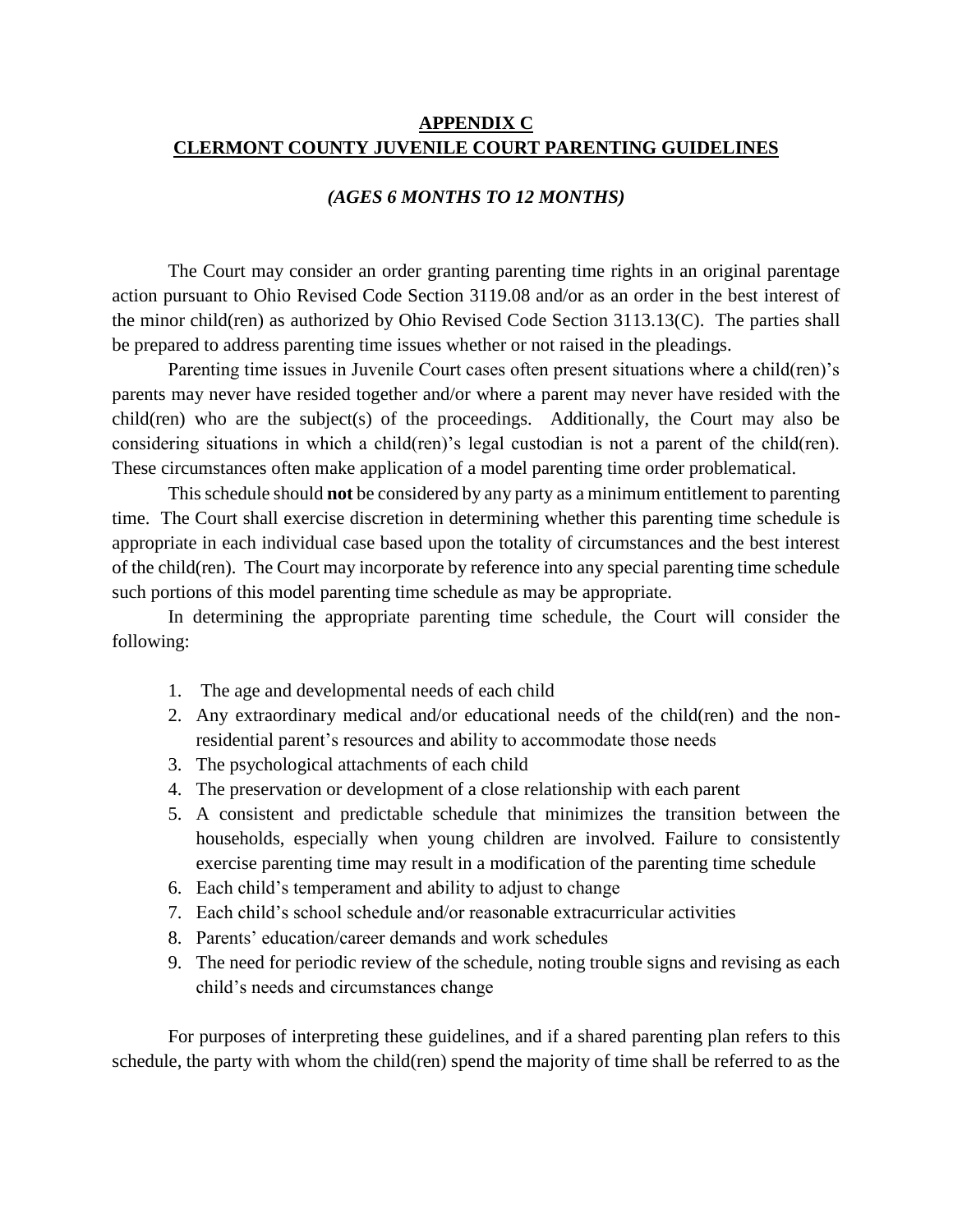residential parent and the other parent as the non-residential parent, provided that the shared parenting plan does not contain any provisions to the contrary.

The best parenting time schedule is your own plan, entered into by mutual agreement and cooperation.

However, if you cannot agree, the Court has designed this plan to ensure that your child(ren) will have frequent and consistent contact with both parents.

### A. **STANDARD PARENTING TIME SCHEDULE:**

- (1.) The non-residential parent shall be entitled to parenting time with the child(ren) for a maximum of three (3) days per week, and for a maximum of twelve (12) cumulative hours. The non-residential parent shall be entitled to remove the child(ren) from the home of the residential parent for the duration of his/her parenting time, except as provided below at Paragraph (3)
- (2.)Unless otherwise agreed between the parties, the parenting time shall take place in accordance with the following schedule: every Tuesday and Thursday from 5:30 P.M. until 7:30 P.M.; and every Saturday from 10:00 A.M. until 6:00 P.M.
- (3.) In the event that the non-residential parent has never lived in the same home as the child(ren) and has had no previous parenting time with the child(ren), either pursuant to court order or at the discretion of the residential parent, then he/she shall exercise six (6) visits with the child(ren) in the home of and under the supervision of the residential parent or a suitable adult of his/her choosing. The supervisor shall be the only person present during the parenting time between the non-residential parent and the child(ren). Said visits shall take place within a period of 45 days, and shall be no more than two (2) hours in duration. Unless otherwise agreed between the parties the parenting time shall take place in accordance with the following schedule: Tuesday and Thursday from 5:30 P.M. until 7:30 P.M.; and Sunday from 2:00 P.M. until 4:00 P.M. The nonresidential parent shall bring no other person(s) to the parenting time unless otherwise agreed between the parties.
- (4.)Upon the completion of said visits, he/she shall be entitled to parenting time in accordance with Paragraphs (1) and (2) set forth above.

#### **B. HOLIDAY PARENTING TIME:**

Unless otherwise agreed between the parties, there shall be no holiday parenting time provided in this schedule.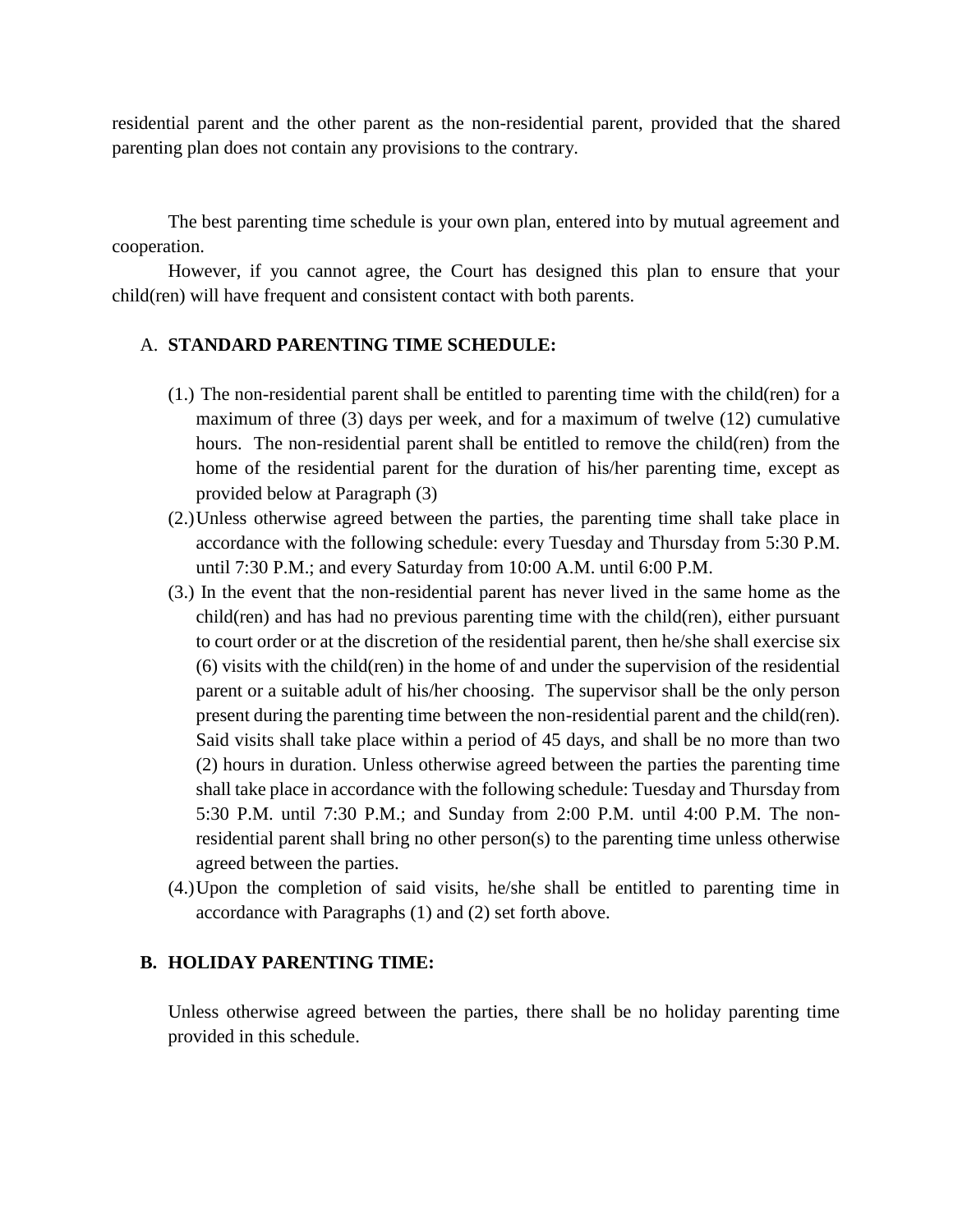## **C. EXTENDED PARENTING TIME:**

Unless otherwise agreed between the parties, there shall be no extended parenting time provided in this schedule.

# **D. RULES REGARDING PARENTING TIME:**

- **1. Illness:** Parenting time shall be provided to the non-residential parent even if the child is ill, unless the child is hospitalized or a physician has recommended in writing that the child not be removed from the residential parent's home, in which event the residential parent shall notify the non-residential parent no later than 24 hours after the hospitalization or the physician's recommendation. Any weekend parenting time that is missed pursuant to this provision shall be made up the weekend following the child's release from hospitalization or the expiration of the physician's recommendation.
- **2. Cooperation:** Each parent shall refrain from criticizing the other parent, or arguing with the other parent, in the presence of the child(ren). Each parent shall refrain from discussing the court proceedings with, or in the presence of, the child(ren).
- **3. Exchange of Address, Email, and Phone Numbers:** Unless otherwise ordered by the Court, each parent shall keep the other parent informed of his/her current address, email, and telephone number and a telephone number where the child(ren) may be reached. Any changes in any of the foregoing shall be provided to the other parent no later than 24 hours after such changes.
- **4. Transportation:** In the event that the parents are unable to reach an agreement regarding transportation, the parent receiving the child(ren) shall be responsible for transportation. For example, the non-residential parent shall be responsible for transportation when he/she picks up the child at the commencement of his/her parenting time; the residential parent shall be responsible for picking up the child(ren) at the end of the parenting time.
- **5. Grace Period:** The parent responsible for transportation at the beginning or the end of the parenting time shall have a grace period of fifteen (15) minutes if the parties live within thirty (30) miles of each other. If the one-way distance to be traveled is more than thirty (30) miles then the grace period shall be thirty (30) minutes. In the event that the non-residential parent exceeds the grace period at the commencement of his/her parenting time, that period of parenting time shall be forfeited unless prior notification and arrangements have been made between the parents. Another exception to the forfeiture provision is where the non-residential parent suffers an unavoidable vehicle breakdown or other delay en route and he/she promptly notifies the residential parent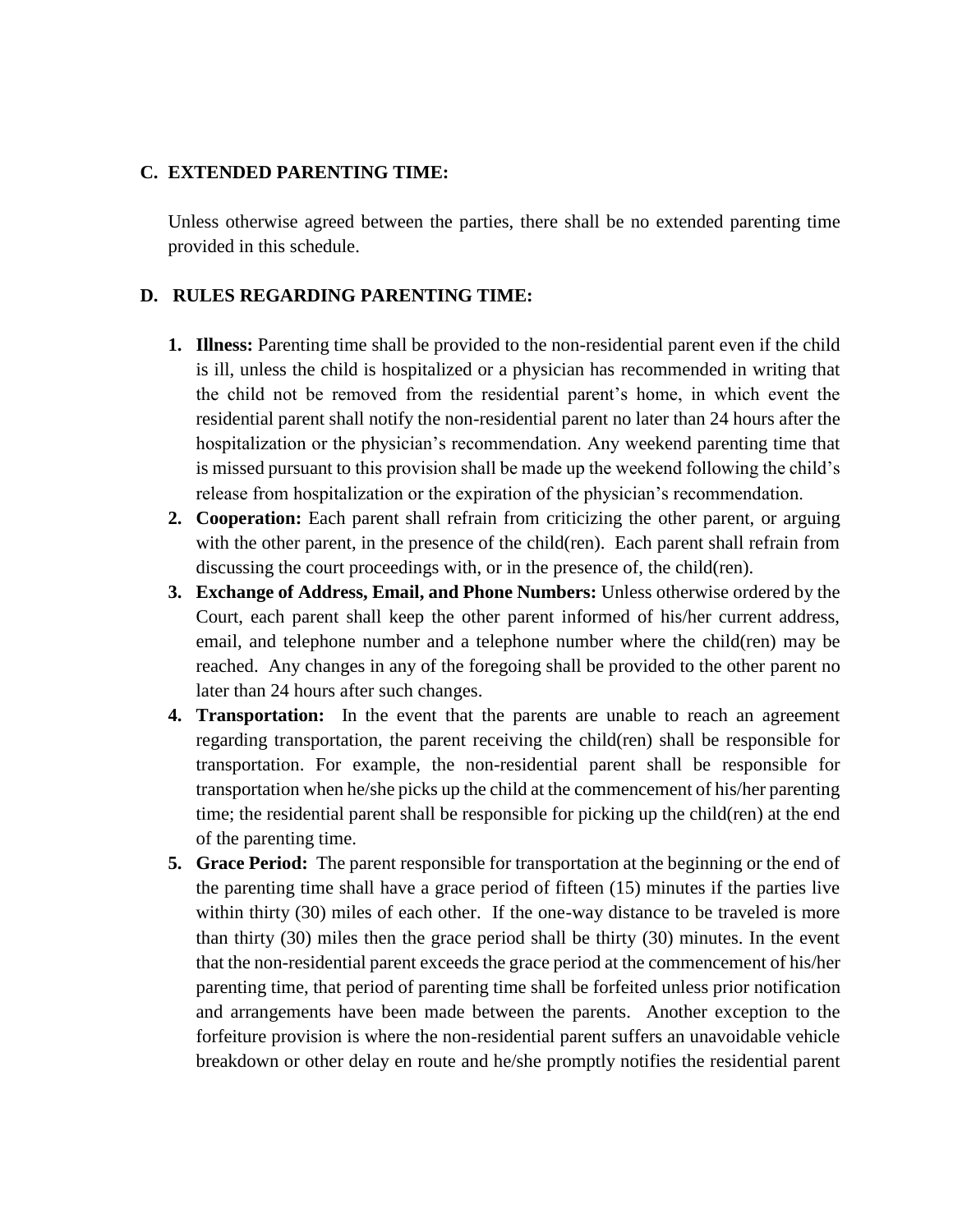by telephone of the delay. Repeated violations by either parent without just cause shall be grounds for granting a modification of the parenting time schedule.

- **6. Make up time:** Make up time shall be provided to the non-residential parent if the child(ren) or the residential parent is not available at the commencement of the scheduled parenting time, or if the residential parent denies the scheduled parenting time without just cause. All make up days shall be rescheduled and exercised within thirty (30) days of the date of the denial of said parenting time.
- **7. Supplies for Infants:** The residential parent shall send with the child(ren) sufficient bottles, formula, and diapers. The residential parent shall notify the non-residential parent of the child's sleep and feeding schedules. The non-residential parent shall return all unused and reusable items that are sent with the child(ren) at the end of his/her parenting time.
- **8. Notification of Medical Issues:** Each parent shall notify the other parent immediately (defined as no later than 1 hour after the event or discovery of the issue) of any medical emergency or significant medical issue or event that necessitates professional medical care. The parent shall first attempt to contact the other parent by phone; if unable to reach the other parent, he/she shall send a text message.
- **9. Medications:** The residential parent shall send with the child(ren) any and all prescription and over-the-counter medications currently being administered to the child(ren), and shall provide to the non-residential parent the necessary information concerning the frequency and dosage. The non-residential parent shall return all unused medications at the end of his/her parenting time.
- **10. Child(ren)'s Activities:** Scheduled periods of parenting time shall not be delayed or denied because a child has other activities (with friends, work, school, sports, extracurricular activities). It is the responsibility of the parents to discuss such activities of the child(ren) in advance, including time and dates of said activities, the transportation needs of the child(ren), so that the child(ren) is not deprived of such activities. Each parent shall provide the other parent with copies of any written materials (e.g. activity schedule, maps and directions, instructions) that have been distributed in connection with the child(ren)'s activities. The parent who has the child(ren) during the time of scheduled activities is responsible for transportation, attendance and other arrangements. Both parents are encouraged to attend all of their child(ren)'s activities that are traditionally attended by parents.
- **11. Relocation Notice:** Pursuant to Ohio Revised Code Section 3109.051(G), the parents are notified as follows: If the residential parent intends to move to a residence other than the last residence of court record, he/she shall file a notice of intent to relocate with the Court. Except as provided in Ohio Revised Code Section 3109.051(G)(2), (3), and (4), a copy of such notice shall be mailed by the Court to the non-residential parent. On receipt of the notice, the Court, on its own motion or on a motion filed by the nonresidential parent, may schedule a hearing with notice to both parents, to determine